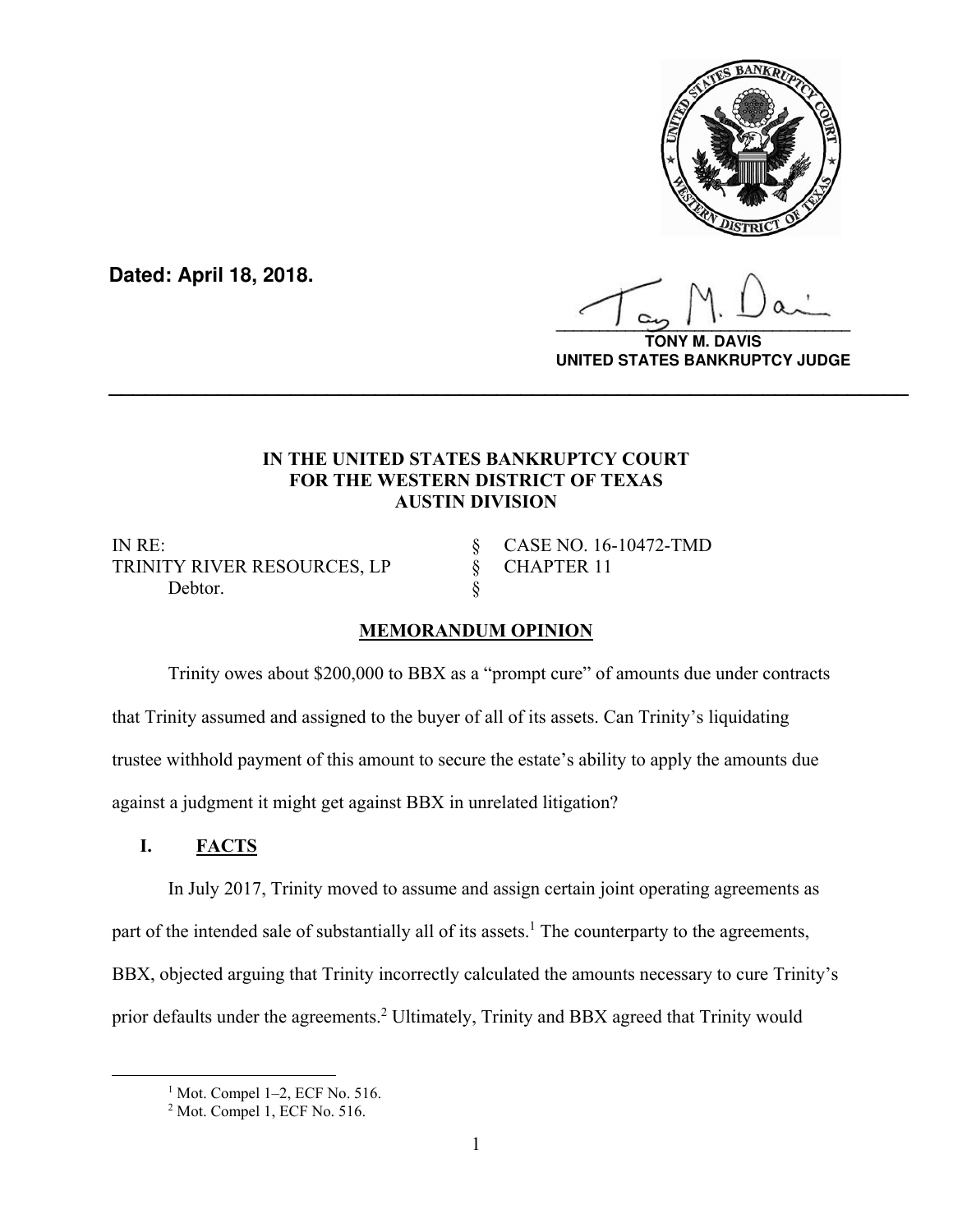escrow the \$202,641 that BBX asserted it was owed pending a resolution of the matter.<sup>3</sup> Of this amount, only \$12,000 remains in dispute.<sup>4</sup> Based in part on this stipulation, Trinity's motion to assume and assign the agreements was approved.<sup>5</sup>

Shortly thereafter, Trinity sued BBX and related third parties.<sup>6</sup> In its complaint, Trinity sought, among other things, to recover from BBX \$16.6 million in alleged preferences and fraudulent transfers.<sup>7</sup> About two months later, Trinity's liquidating plan was confirmed and BBX promptly moved to compel Trinity to pay it the escrowed funds.<sup>8</sup> Trinity's liquidating trustee objected to the motion because he wants wait until the lawsuit is resolved and then apply the escrowed funds to any judgment obtained against BBX.<sup>9</sup>

#### **II. ANALYSIS**

When a debtor seeks to assign a contract it must first comply with the Bankruptcy Code's requirements for assumption. One of those requirements is that, if there has been a default, the trustee must "cure, or provide adequate assurance that [he or she] will promptly cure, such default.  $\ldots$ ."10

According to BBX, allowing Trinity to hold the money (1) violates the "prompt cure" condition that allowed Trinity to assume and assign the BBX contracts;<sup>11</sup> (2) circumvents the strict procedural requirements governing prejudgment attachments;<sup>12</sup> and (3) amounts to an

 <sup>3</sup> <sup>3</sup> Obj. Mot. Compel 3, ECF No. 525.

<sup>4</sup> Obj. Mot. Compel 2 n.1, ECF No. 525.

<sup>5</sup> Order 24, ECF No. 412.

<sup>6</sup> *Trinity River Resources, LP v. BBX Operating, LLC (In re Trinity River Resources, LP)*, Adv. No. 17- 01090 (Bankr. W.D. Tex. filed Oct. 30, 2017).

<sup>7</sup> Am. Compl. at 2-3, *BBX*, Adv. No. 17-01090 (Bankr. W.D. Tex. Dec. 27, 2017), ECF No. 12. The Court has not yet entered a scheduling order has not yet been entered in the adversary proceeding, but has ruled on a motion to dismiss a portion of the amended complaint. Order Denying, *BBX*, Adv. No. 17-01090 (Mar. 7, 2018), ECF No. 20.

<sup>8</sup> Order Confirming, ECF No. 515; Mot. Compel 3, ECF No. 516.

<sup>&</sup>lt;sup>9</sup> Obj. Mot. Compel 2-3, ECF No. 525.

 $10$  11 U.S.C. § 365(b)(1).

<sup>11</sup> Mot. Compel 2, ECF No. 516.

<sup>12</sup> Mot. Compel 3, ECF No. 516.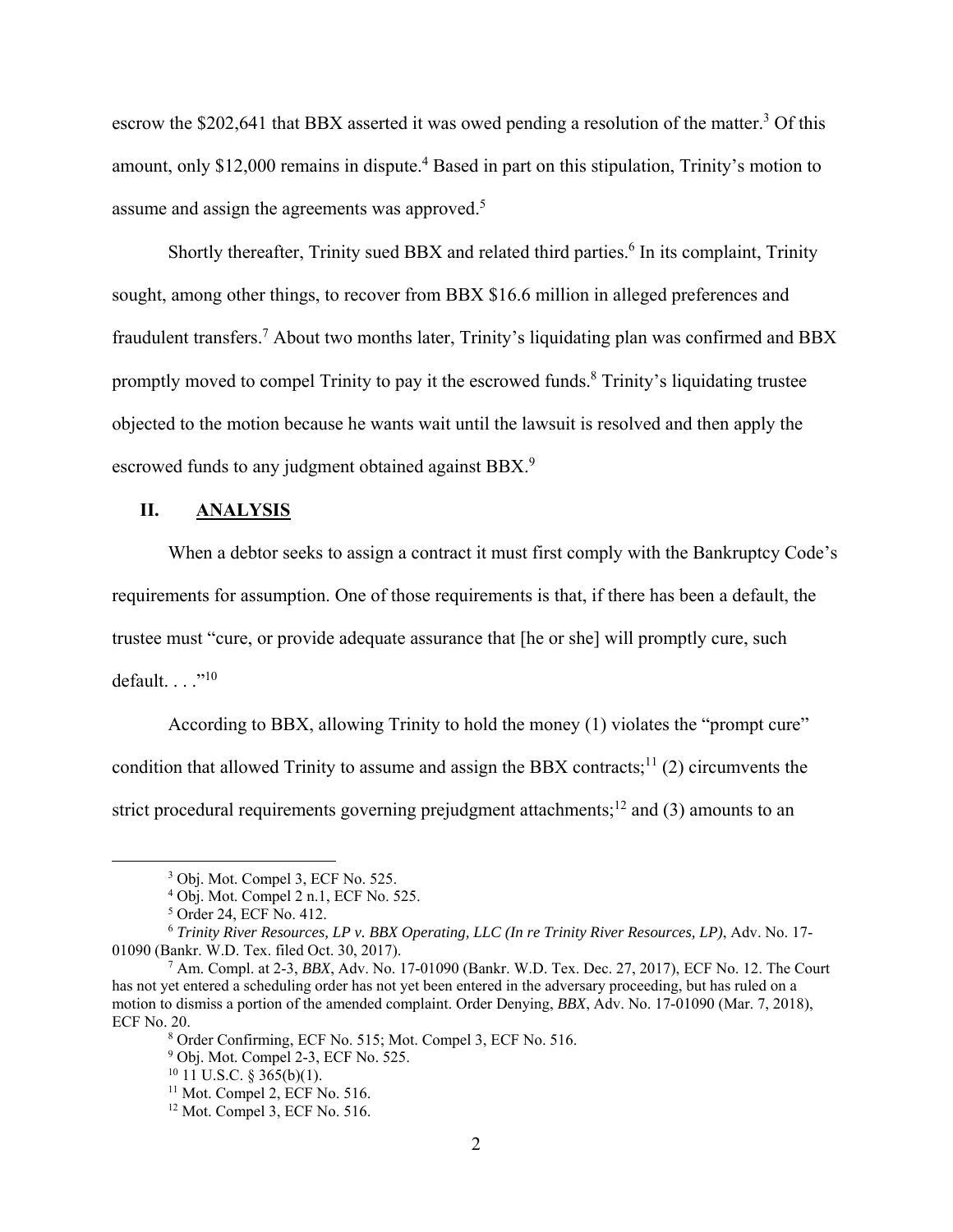improper preliminary injunction on the transfer of assets. $13$ 

The liquidating trustee agrees that Trinity owes BBX the money, but argues that Trinity has a state law right to offset that money against any judgment it obtains against BBX in the lawsuit.<sup>14</sup> He also contends that keeping the money in a segregated account, or the Court's registry, satisfies the requirement that Trinity "promptly cure" its defaults under the joint operating agreements.15 To support this position, he mainly relies on the Fifth Circuit's unreported *In re Galaz* opinion. There, the Fifth Circuit upheld a bankruptcy court's decision to delay ruling on an ex-husband's motion to compel payment of child support from his ex-wife (the debtor) pending a ruling on litigation by the ex-wife against her ex-husband.<sup>16</sup> The Fifth Circuit noted that the ex-wife's lawsuit was "soon-to-be-tried"17 and so presumed that the bankruptcy court knew that the debtor's claim was not frivolous.<sup>18</sup>

Also supporting the trustee, two bankruptcy courts have allowed debtors to escrow money owed to cure contract defaults so the debtors could preserve their ability to offset that money against any judgment obtained against the other party.<sup>19</sup> In one of those cases, *In re Diamond Head*, it was unclear how far the suit by the debtor had progressed, but the court had established deadlines for the conduct of that suit some four months earlier.<sup>20</sup> It was also unclear whether the non-debtor party had objected to the escrow. In the other case, *In re Docktor Pet Center*, the party with the cure claim objected to escrowing the money, but the court there simply

 <sup>13</sup> Suppl. Br. Mot. Compel 4, ECF No. 549.

<sup>&</sup>lt;sup>14</sup> 11 U.S.C. § 558 ("The estate shall have the benefit of any defense available to the debtor as against any entity other than the estate, including statutes of limitation, statutes of frauds, usury, and other personal defenses."); Obj. Mot. Compel 5–8, ECF No. 525.

<sup>15</sup> Obj. Mot. Compel 3, ECF No. 525.

<sup>16</sup> *In re Galaz*, 480 Fed. Appx. 790, 795 (5th Cir. 2012).

<sup>17</sup> *Id.*

<sup>18</sup> *Id.* at 794-95.

<sup>19</sup> *In re Docktor Pet Center, Inc.*, 144 B.R. 14 (Bankr. D. Mass. 1992); *In re Diamond Head Emporium, Inc.*, 69 B.R. 487 (Bankr. D. Haw. 1987).

<sup>20</sup> *Diamond Head*, 69 B.R. at 490.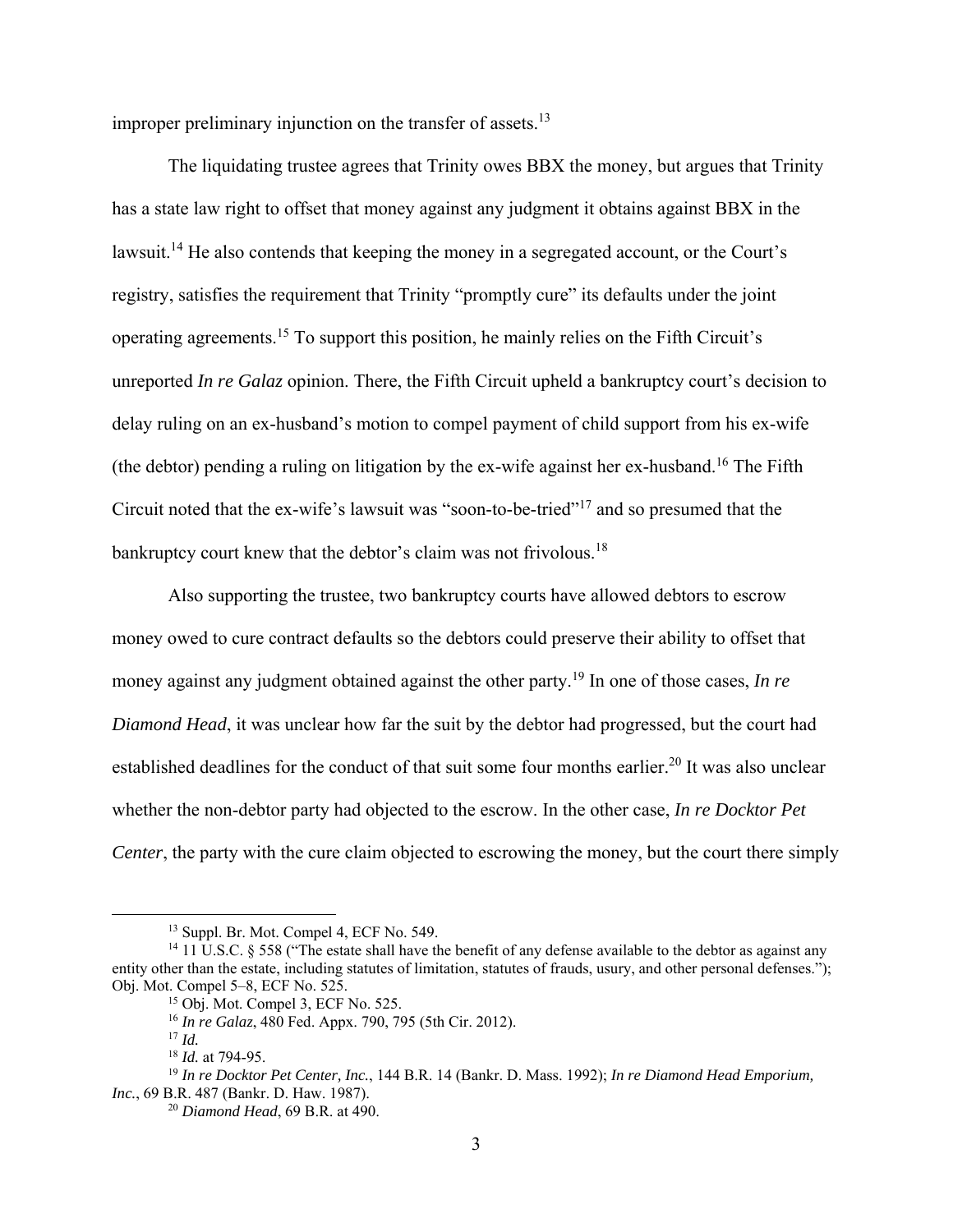imposed the *In Diamond Head* escrow requirement without much analysis.<sup>21</sup>

Here, unlike in *Galaz*, Trinity's adversary proceeding against BBX is in its preliminary stages and the merits of the claims have not been weighed. So it will be some time before the escrowed funds could be applied to any judgment awarded. And the amount owed to BBX for the defaults is not in material dispute so nothing, other than the not-yet-proven setoff right, prevents Trinity from promptly curing the default.

At least one bankruptcy court refused to allow a debtor to escrow money under these circumstances. In *In re A. Tarricone, Inc.*, *<sup>22</sup>* a landlord sued the debtor in state court for defaults on a gas station lease.<sup>23</sup> As an affirmative defense, it asserted that the landlord committed fraud.24 After the debtor filed for bankruptcy, it sought to assume the lease.25 To cure its defaults, the debtor wanted to deposit the amounts it owed under the lease into an escrow account maintained by the state court.<sup>26</sup> The bankruptcy court denied the debtor's request because:

[A] rent default is not cured, nor is the lessor given adequate assurance of prompt cure . . . if rent is paid into an escrow fund established in a state court litigation . . . The lessor must have immediate use of the rent money in order to satisfy its own obligation for taxes and mortgage payments. An enjoined escrow fund is not the equivalent of prompt cure.<sup>27</sup>

Similarly, the liquidating trustee's argument fails here because it ignores the fact that assumption of the joint operating agreements requires the prompt cure of Trinity's default under those contracts. This requirement is not found in the contract, nor in a court order. Instead, the statute itself requires a prompt cure.

Allowing the liquidating trustee to hold the funds in reserve pending a ruling in the

<sup>21</sup> *In re Docktor Pet Center, Inc.*, 144 B.R. 14, 16 (Bankr. D. Mass. 1992). 22 *In re A. Tarricone, Inc.*, 70 B.R. 464 (Bankr. S.D.N.Y. 1987).

*<sup>23</sup> Id*. at 465. 24 *Id.* at 465.

<sup>25</sup> *Id.* at 465.

<sup>26</sup> *Id.* at 465.

<sup>27</sup> *Id*. at 466.